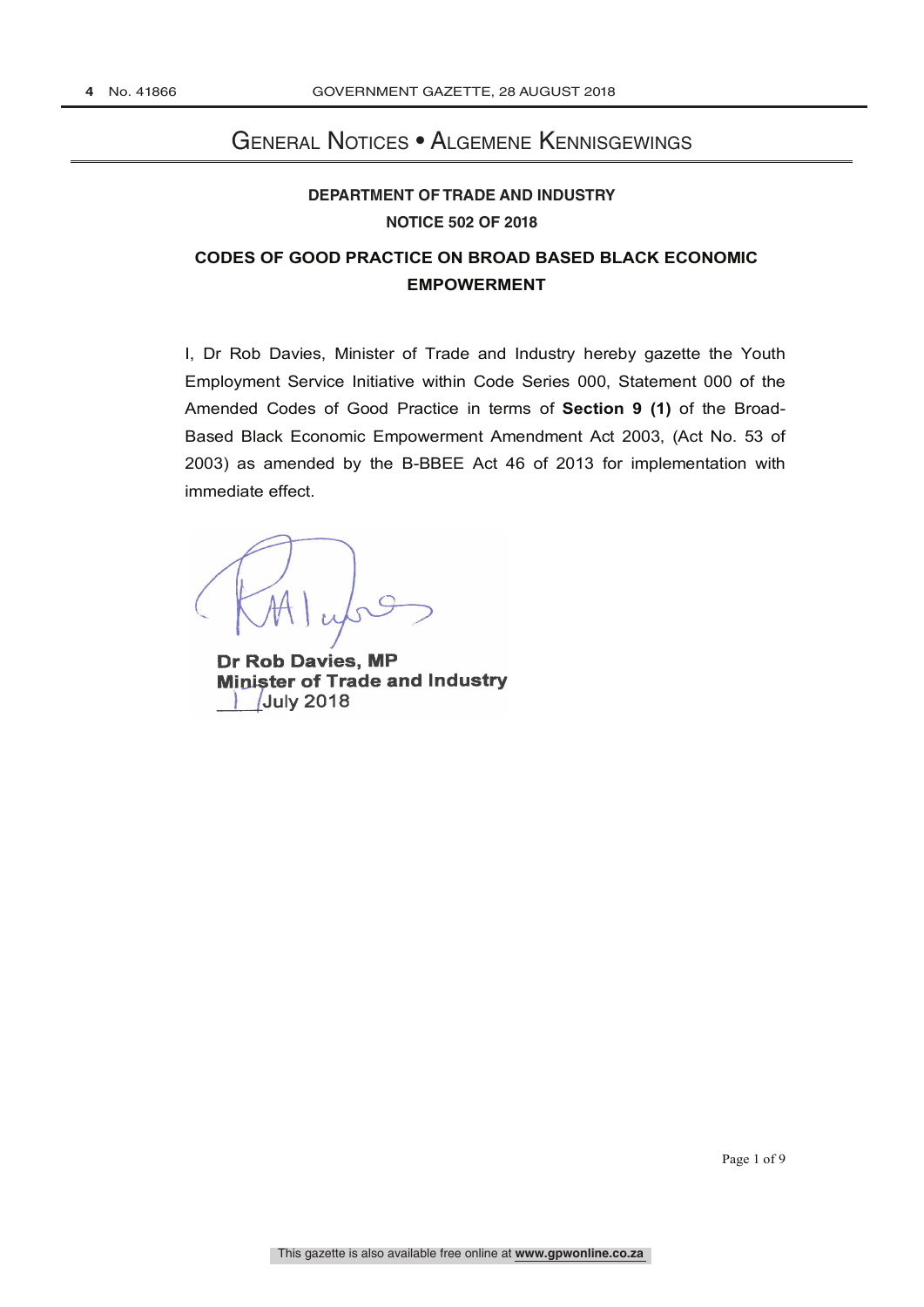# **AMENDED CODE SERIES 000: FRAMEWORK FOR MEASURING BROAD-BASED BLACK ECONOMIC EMPOWERMENT**

### **STATEMENT 000: YOUTH EMPLOYMENT SERVICE**

# **Issued under section 9 of the Broad-Based Black Economic Empowerment Act of 2003, as amended**

#### **Arrangement of this statement:**

## **Para Subject Page**

| 2 Qualification for Registration for the Y.E.S Initiative3          |  |
|---------------------------------------------------------------------|--|
|                                                                     |  |
|                                                                     |  |
|                                                                     |  |
|                                                                     |  |
| 7 Informal Skills Development Expenditure for the Y.E.S Initiative6 |  |
|                                                                     |  |
|                                                                     |  |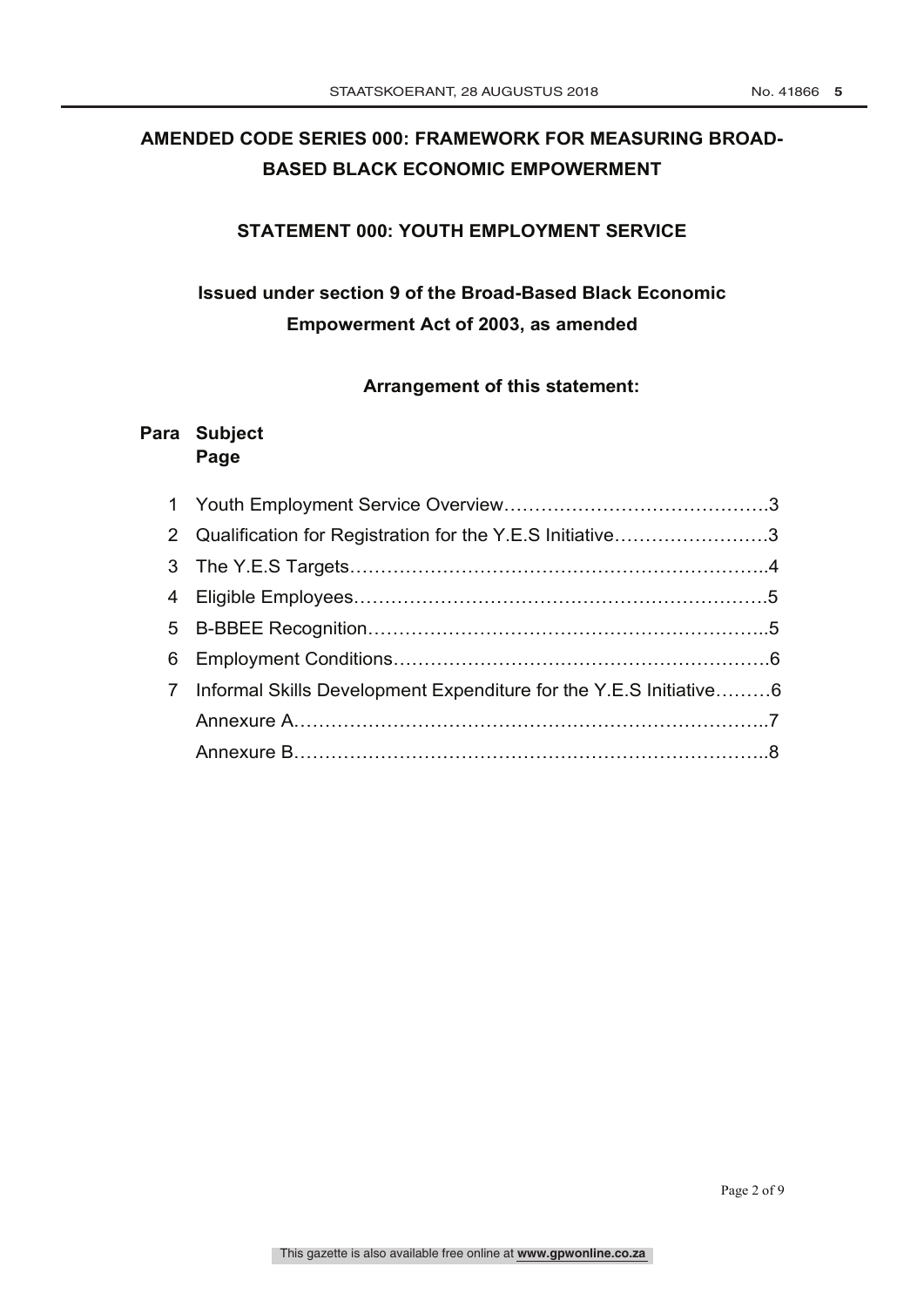#### **1. YOUTH EMPLOYMENT SERVICE OVERVIEW**

**1.1**The Youth Employment Service (Y.E.S) Initiative is to provide for, and institute, Broad-Based Black Economic Empowerment (B-BBEE) Recognition for Y.E.S Measured Entities and qualification criteria applicable to, the B-BBEE Recognition for Job Creation.

#### **2. QUALIFICATION FOR REGISTRATION FOR THE Y.E.S INITIATIVE**

- **2.1**Generic entities with Total Revenue above R50 Million per annum must achieve at least the 40% sub-minimum as per paragraph 3.3 under Amended Code Series 000, Statement 000 of the Amended Codes of Good Practice under each of the priority elements of the generic B-BBEE scorecard. Alternatively, Generic entities must achieve an average of 50% across the three priority elements utilising principles under paragraph 3.3 of Amended Code Series 000, Statement 000 of the Amended Codes of Good Practice;
- **2.2**QSEs with an annual Total Revenue between R10 Million and R50 Million, must achieve at least 40% in two of the three priority elements, with Ownership being one of the two elements utilising principles under paragraph 3.3 of Amended Code Series 000, Statement 000 of the Amended Codes of Good Practice. Alternatively, QSEs must achieve an average score of 40% across two priority elements utilising principles under paragraph 3.3 of Amended Code Series 000, Statement 000 of the Amended Codes of Good Practice with Ownership being one of the two elements;
- **2.3**EMEs with an annual Total Revenue below R10 Million per annum, have no sub-minimum eligibility requirements; and
- **2.4**Y.ES Measured Entities must ensure that they maintain or improve the B-BBEE Status Level and performance against the Targets under the overall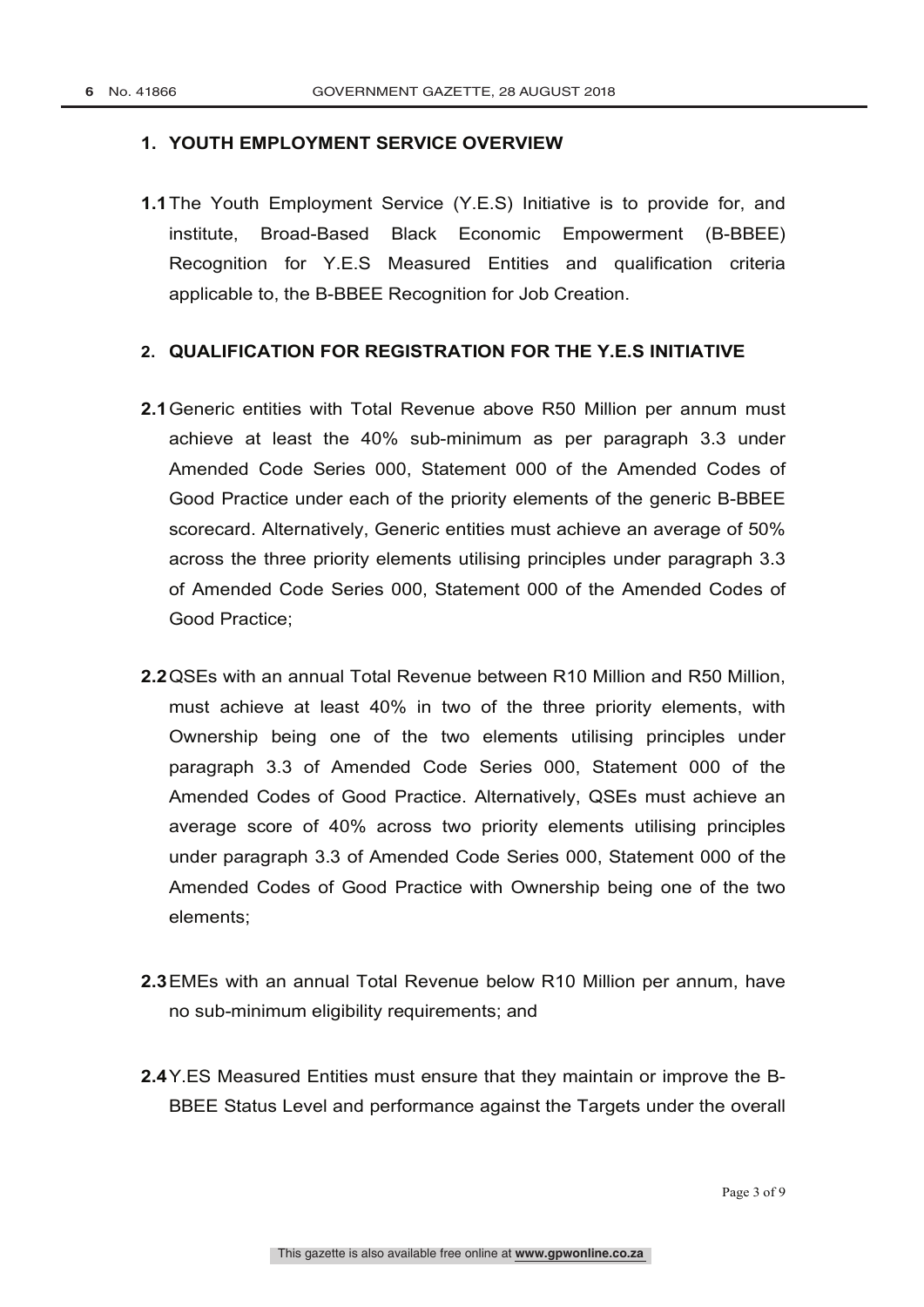Scorecard obtained in the prior year before participating in the Y.E.S initiative.

### **3. THE Y.E.S TARGETS**

- **3.1**Generic Entities:
- **3.1.1** Targets for Generic Entities will be the Higher between (i), (ii) and (iii) below:
	- (i) 1.5% of the Y.E.S Measured Entity's headcount in the preceding year; **OR**
	- (ii) 1.5% of the Y.E.S Measured Entity's average Net Profit After Tax (NPAT) from South African operations in the immediately preceding three years, converted to a headcount number by dividing that NPAT number by R55,000; **OR**
	- (iii) a target as determined in Table 1 Annexure A.

Calculation of NPAT example: For example, if Company A has an average NPAT of R500m over the past three financial years, their Y.E.S target will be set by converting R7.5m (1.5% of a R500m NPAT) to a headcount number of 137 employees (R7 500 000 / R55 000).

Headcount vs NPAT example: For example, if Company B employs 10 000 employees and has an average NPAT of R100 Million, the target calculation would be as follows:

Target based on NPAT: (1.5% of R100 000 000) / R55 000 = 28 employees:

Target based on headcount: 1.5% of 10 000 = 150 employees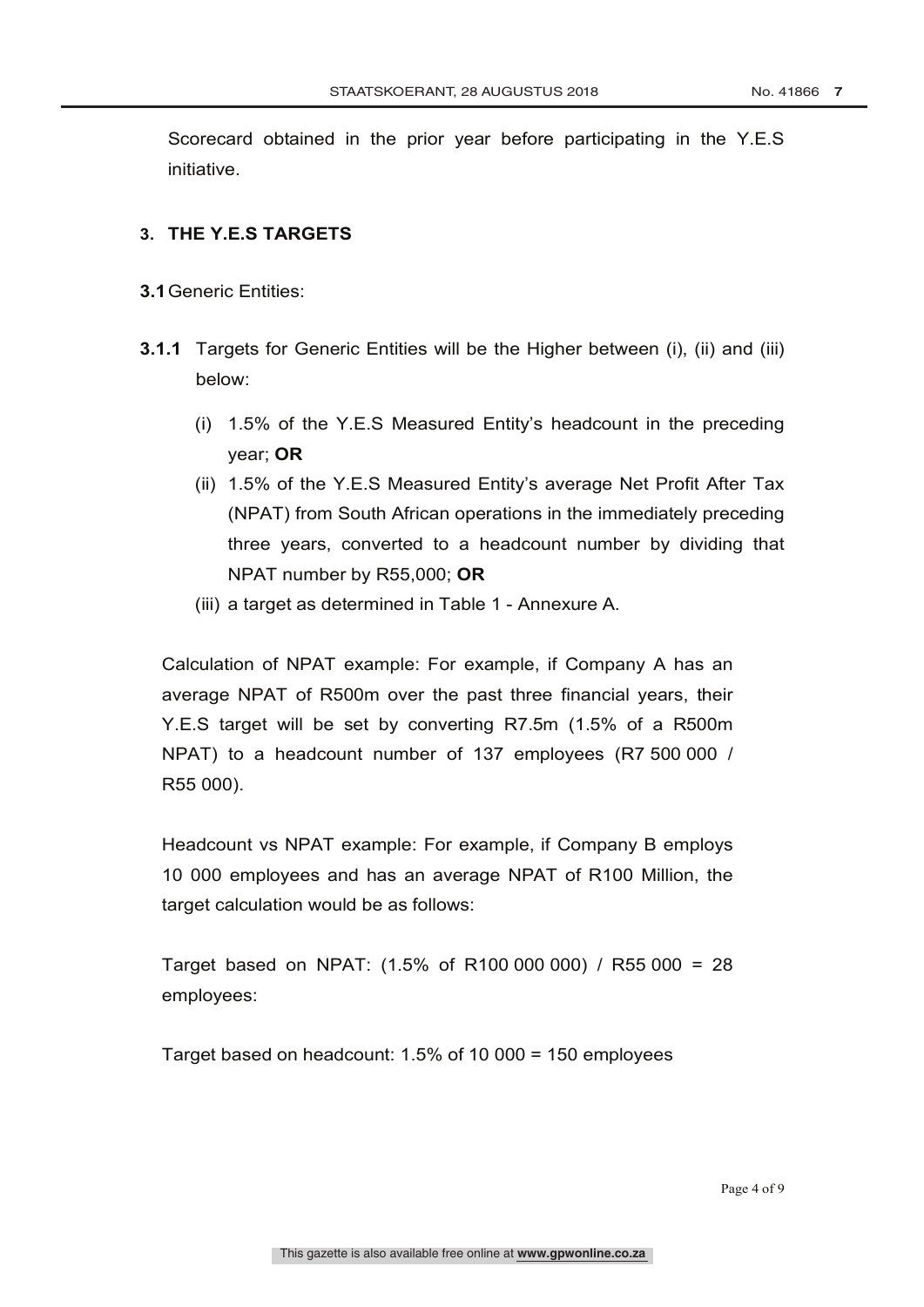In this case Company B's new position target would be 1.5% of headcount – or 150 employees - as their NPAT target equates to less than 1.5% of their headcount.

#### **3.2**QSEs AND EMEs

**3.2.1** These entities target per annum are based on headcount numbers as determined in Table 2 - Annexure B.

## **4. ELIGIBLE EMPLOYEES**

- **4.1**Only individuals who meet the below criteria are eligible for participation under the Y.E.S Initiative:
- **4.1.1** are between the ages of 18 and 35; and
- **4.1.2** meet the definition of "Black People" as defined in the Broad-Based Black Economic Empowerment Act 53 of 2003 as amended by Act 46 of 2013

#### **5. B-BBEE RECOGNITION**

**5.1**The table below outlines the numerous levels of B-BBEE Recognition achievable through the Y.E.S initiative, provided the preconditions are met.

| <b>B-BBEE RECOGNITION</b> |                                                                             |  |  |
|---------------------------|-----------------------------------------------------------------------------|--|--|
|                           | Achieve Y.E.S Target and 2.5 % Move 1 B-BBEE Recognition Level up on the    |  |  |
| Absorption                | Scorecard                                                                   |  |  |
|                           | Achieve 1.5 x Y.E.S Target and 5% Move 1 B-BBEE Recognition Level up on the |  |  |
| Absorption                | Scorecard + 3 Bonus Points to the overall                                   |  |  |
|                           | Scorecard                                                                   |  |  |
|                           | Double Y.E.S Target and 5 % Move 2 B-BBEE Recognition Levels up on the      |  |  |
| Absorption                | Scorecard                                                                   |  |  |

Page 5 of 9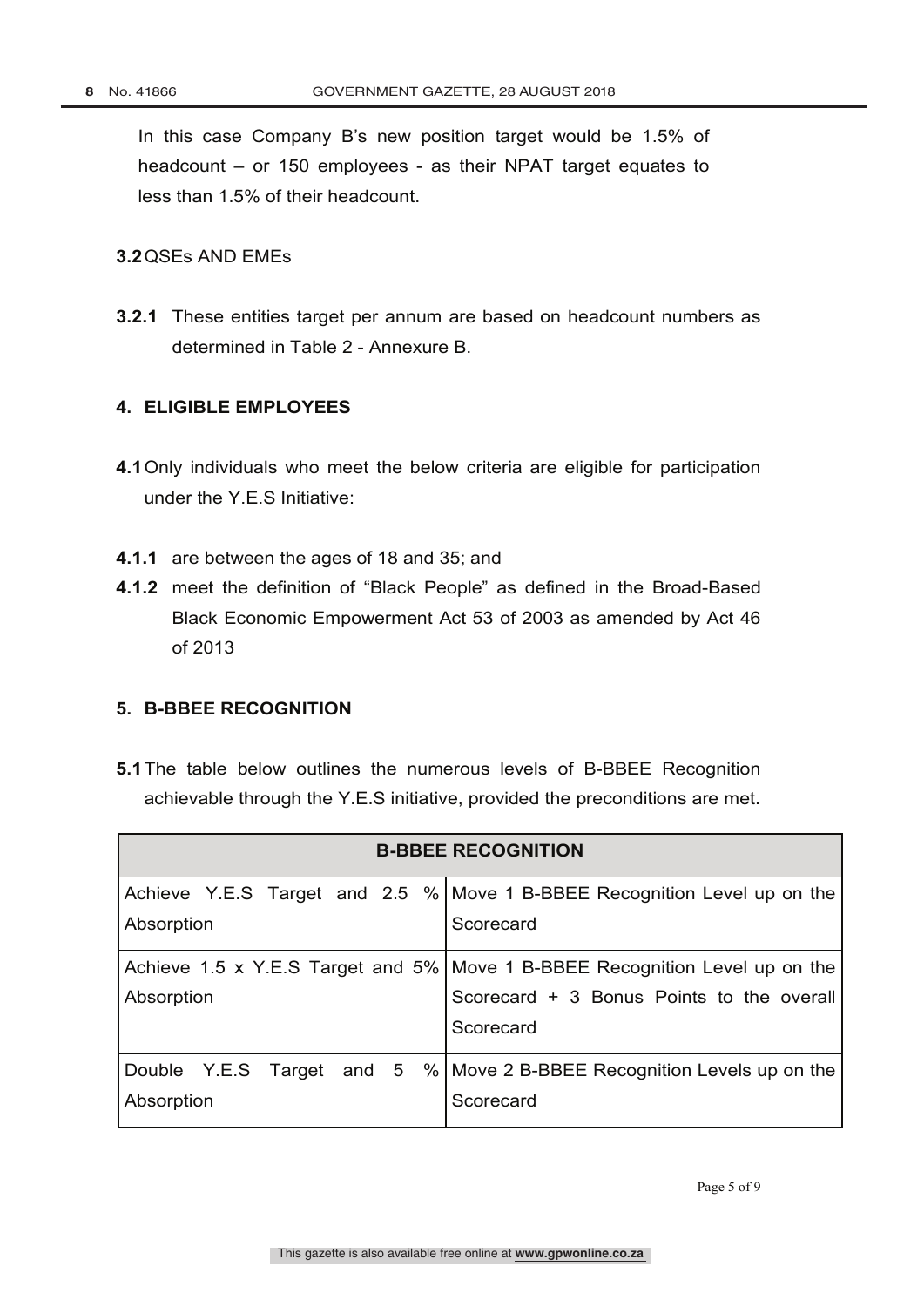#### **6. EMPLOYMENT CONDITIONS**

- **6.1**Y.E.S Measured Entities engaging eligible employees in new positions are subject to South African legislation governing basic conditions of employment and working conditions;
- **6.2**Y.E.S Measured Entities are required to sign fixed term or temporary employment contracts with all eligible employees filling new positions within their Entity. These new positions must have a 12-month fulltime work experience paid for by the Entity;
- **6.3**Y.ES Measured Entities must commit to ensuring a quality work experience is provided to the eligible employee insofar as the entity is able to provide it;
- **6.4**Clear communication must be provided to the employee should the contract not be renewed or extended into permanent placement;
- **6.5**The new jobs must be created in addition to existing headcount. Y.E.S Measured Entities may not replace existing positions with new positions; and
- **6.6**Where Y.E.S Measured Entities are unable to create a sufficient number of new jobs within the entity to meet their targets, they may sponsor new jobs to be placed in EMEs or QSEs. The sponsored positions will contribute to meeting the Y.E.S Measured Entity's target.

# **7. INFORMAL SKILLS DEVELOPMENT SPEND FOR THE Y.E.S INITIATIVE**

**7.1**Informal Skills Development expenditure for Y.E.S employees will be recognised during the Verification Process of the Skills Development element under Amended Code Series 300, Statement 300. Y.E.S Measured Entities will be able to claim up to 50% of their Skills Development Spend as Informal Training (Category F and G of the Skills Development Matrix) against the Skills Development Scorecard.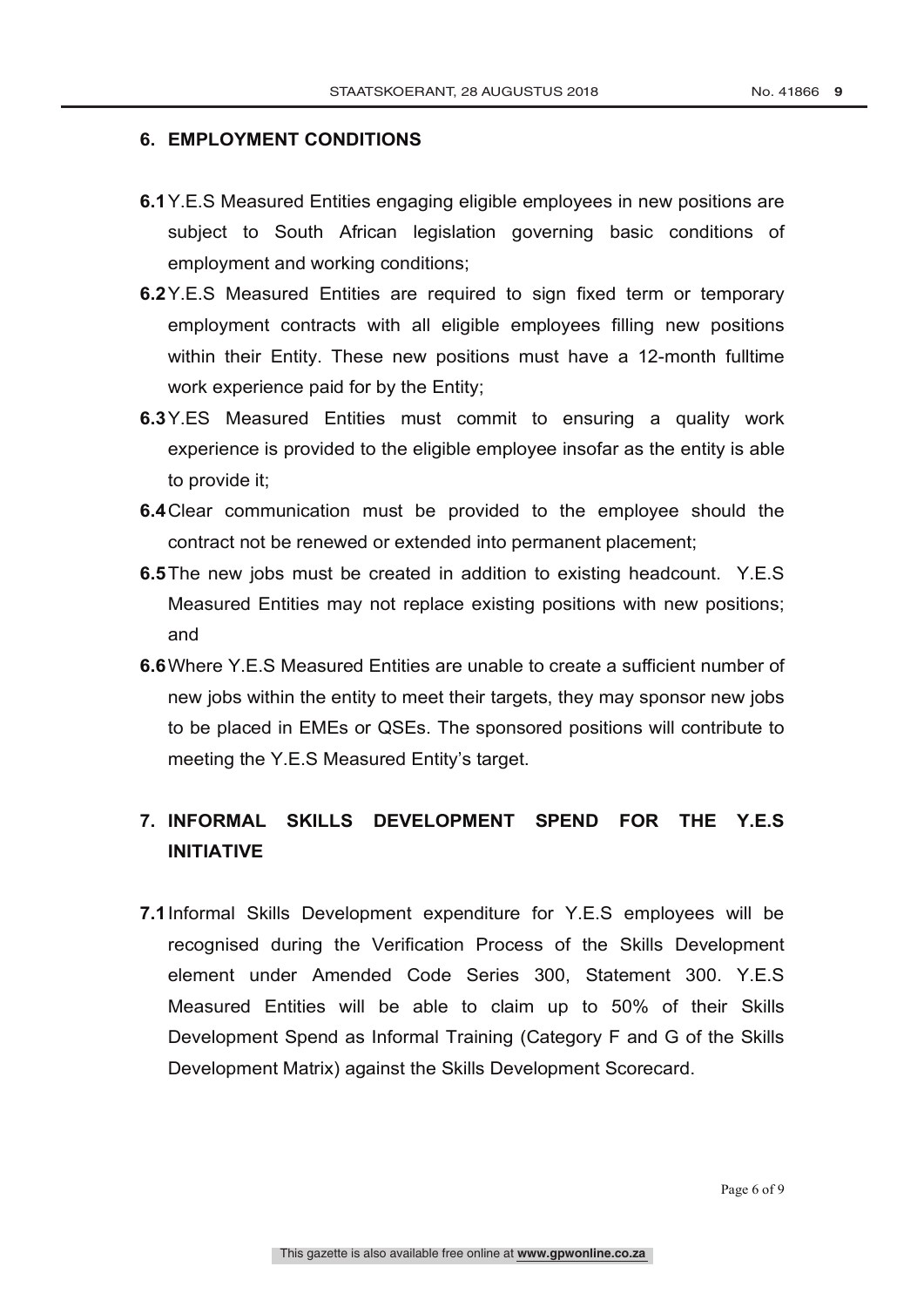## TABLE 1 - ANNEXURE A: GENERIC ENTITY TARGETS

| TOTAL REVENUE BAND (RM) | MINIMUM BLACK YOUTH JOBS |  |
|-------------------------|--------------------------|--|
| $50 - 75$               | $6\phantom{1}$           |  |
| $75 - 99$               | $\overline{7}$           |  |
| $100 - 149$             | 8                        |  |
| $150 - 199$             | 9                        |  |
| $200 - 249$             | 10                       |  |
| $250 - 299$             | 11                       |  |
| $300 - 349$             | 12                       |  |
| $350 - 399$             | 13                       |  |
| $400 - 449$             | 14                       |  |
| $450 - 500+$            | 15                       |  |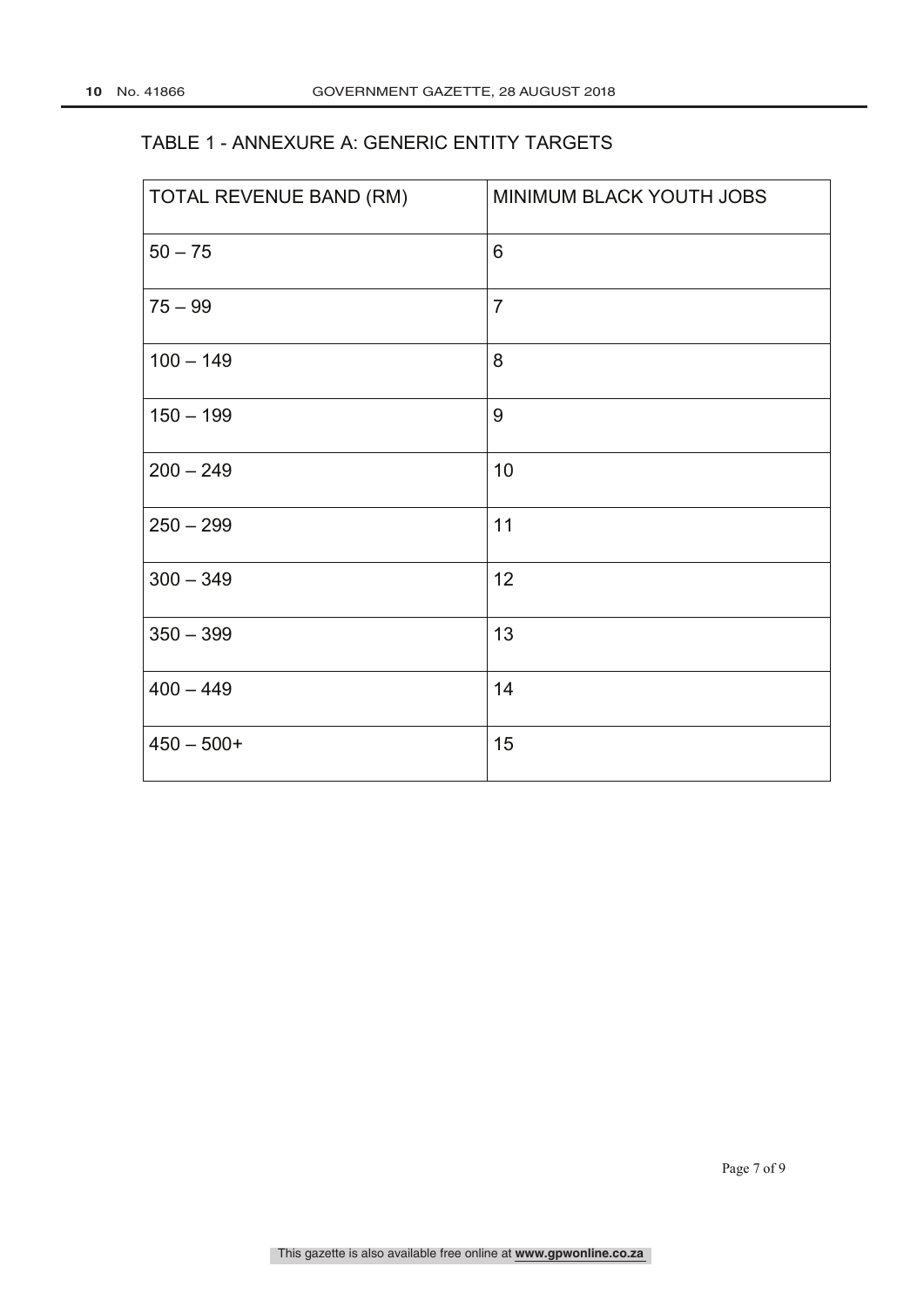#### TABLE 2 - ANNEXURE B: EME / QSE HEADCOUNT TARGETS

| EME / QSE Y.E.S YOUTH |                | EME / QSE Y.E.S YOUTH |               |
|-----------------------|----------------|-----------------------|---------------|
| <b>HEADCOUNT</b>      | <b>TARGET</b>  | <b>HEADCOUNT</b>      | <b>TARGET</b> |
| $1 - 19$              | $\mathbf{1}$   | $400 - 419$           | 21            |
| $20 - 39$             | $\overline{2}$ | $420 - 439$           | 22            |
| $40 - 59$             | 3              | $440 - 459$           | 23            |
| $60 - 79$             | $\overline{4}$ | $460 - 479$           | 24            |
| $80 - 99$             | 5              | $480 - 499$           | 25            |
| $100 - 119$           | 6              | $500 - 519$           | 26            |
| $120 - 139$           | $\overline{7}$ | $520 - 539$           | 27            |
| $140 - 159$           | 8              | $540 - 559$           | 28            |
| $160 - 179$           | 9              | $560 - 579$           | 29            |
| $180 - 199$           | 10             | $580 - 599$           | 30            |
| $200 - 219$           | 11             | $600 - 619$           | 31            |
| $220 - 239$           | 12             | $620 - 639$           | 32            |
| $240 - 259$           | 13             | $640 - 659$           | 33            |
| $260 - 279$           | 14             | $660 - 679$           | 34            |
| $280 - 299$           | 15             | $680 - 699$           | 35            |
| $300 - 319$           | 16             | $700 - 719$           | 36            |
| $320 - 339$           | 17             | $720 - 739$           | 37            |
|                       |                |                       |               |

Page 8 of 9